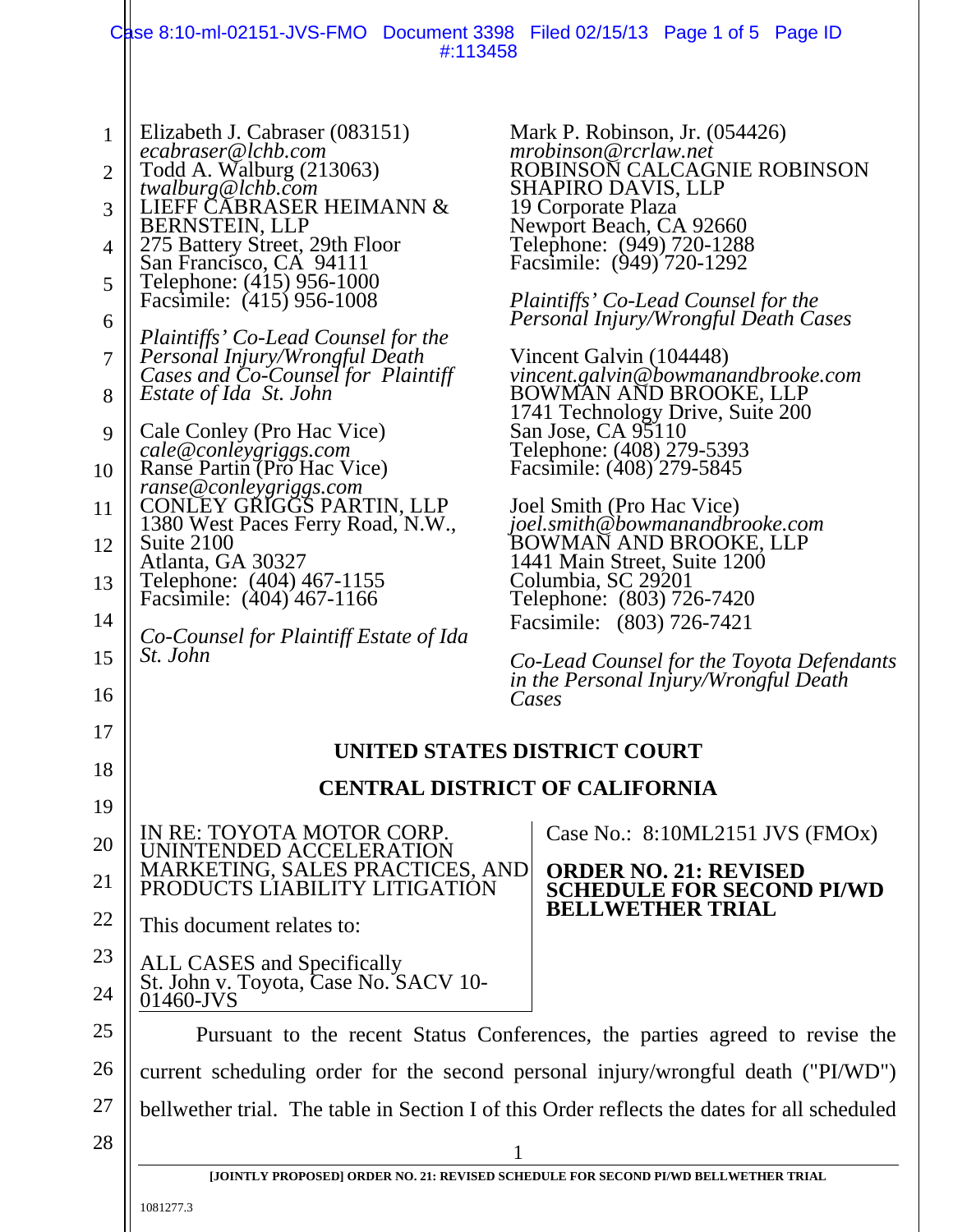events through trial. The revised schedule consolidates the deadlines for Daubert/Rule 702 motions and hearings with the deadlines for dispositive motions and hearings.

3 4

5

6

7

8

9

10

1

2

## **I. SECOND PI/WD BELLWETHER SCHEDULE**

The second PI/WD bellwether shall be scheduled for trial on November 4, 2013. The revised schedule was agreed upon between the parties due to recent developments in the overall litigation.

The second PI/WD bellwether trial shall proceed in accordance with the schedule set forth below:

| 11       | <b>Trial and Pretrial Conference</b>                 | <b>Second PI/WD Schedule</b>  |
|----------|------------------------------------------------------|-------------------------------|
| 12       | Trial                                                | November 4, 2013 at 8:30 a.m. |
| 13       | Pretrial Conference and Hearing on Motions in Limine | October 11, 2013              |
| 14       | Pretrial Conference Filings per Local Rules          | October 8, 2013               |
| 15       | <b>Motions in Limine</b>                             |                               |
| 16<br>17 | Last Day to Hand Serve Motions in Limine Replies     | October 8, 2013               |
| 18       | Last Day to Hand Serve Motions in Limine Oppositions | October 1, 2013               |
| 19       | Last Day to Hand Serve Motions in Limine             | September 16, 2013            |
| 20       | <b>Daubert Motions</b>                               |                               |
| 21       | Daubert Hearing                                      | September 30, 2013            |
| 22       | Last Day to Hand Serve Daubert Replies               | September 16, 2013            |
| 23       | Last Day to Hand Serve Daubert Oppositions           | September 9, 2013             |
| 24       | Last Day to file Daubert Motions                     | August 8, 2013                |
| 25       | <b>Dispositive Motions</b>                           |                               |
| 26       | Last Day for Hearing Dispositive Motions             | September 30, 2013            |
| 27       |                                                      |                               |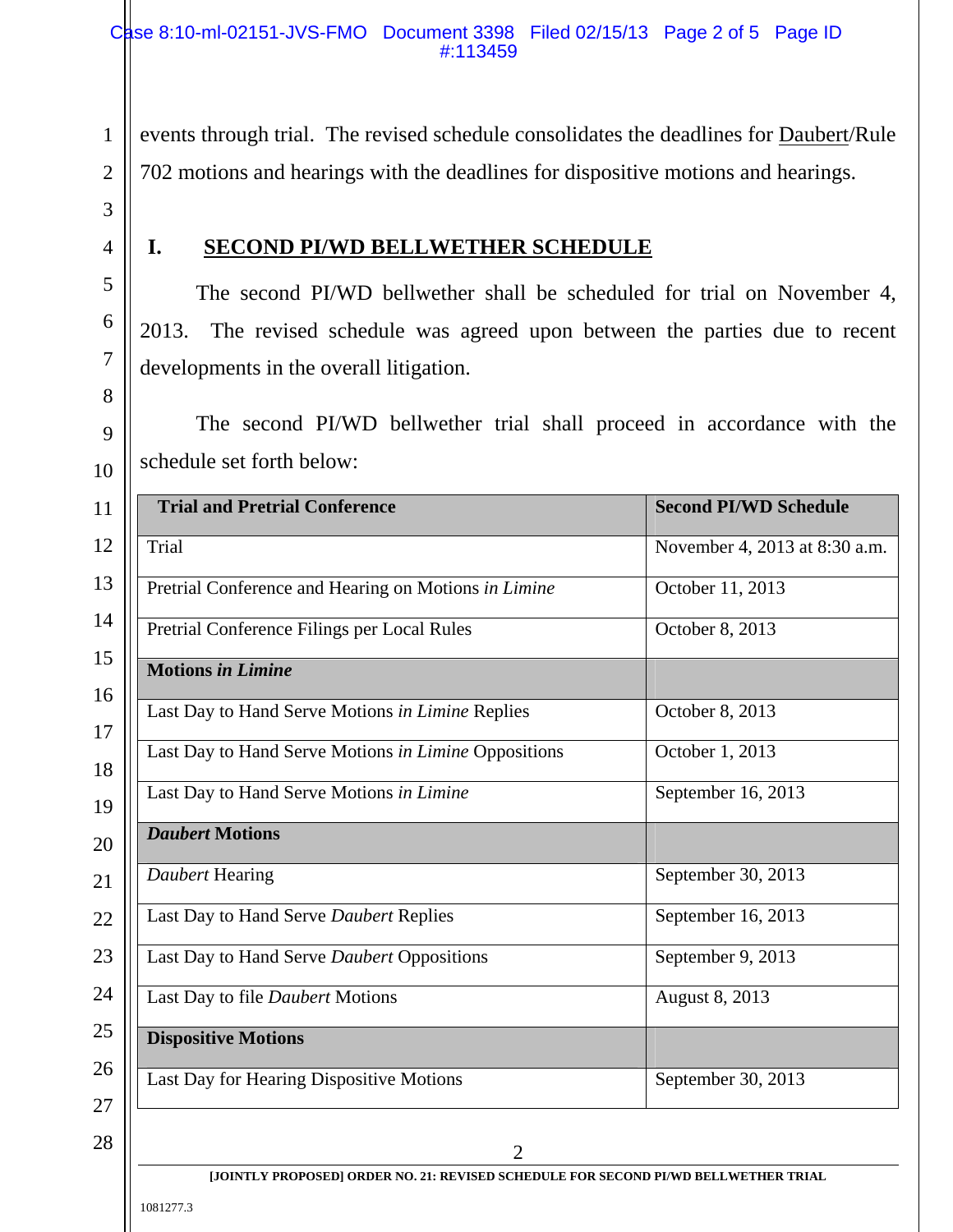## Case 8:10-ml-02151-JVS-FMO Document 3398 Filed 02/15/13 Page 3 of 5 Page ID #:113460

| T              | Last Day to Hand Serve Dispositive Motions Replies     | September 16, 2013 |
|----------------|--------------------------------------------------------|--------------------|
| $\overline{2}$ | Last Day to Hand Serve Dispositive Motions Oppositions | September 9, 2013  |
| 3              | Last Day to Hand Serve Dispositive Motions             | August 8, 2013     |
| 4              | <b>Expert Discovery</b>                                |                    |
| 5              | <b>Expert Discovery Cut-Off</b>                        | July 8, 2013       |
| 6<br>7         | Rebuttal/Supplemental Disclosures                      | June 6, 2013       |
| 8              | <b>Initial Disclosures</b>                             | April 12, 2013     |
| 9              | <b>Non-Expert Discovery</b>                            |                    |
| 10             | <b>Completion of Non-Expert Discovery</b>              | April 5, 2013      |

11

12

13

14

15

16

17

18

19

20

21

22

23

24

25

26

27

28

## **II. APPLICABILITY OF OTHER ORDERS**

To the extent that any deadline or requirement herein conflicts with the provisions of Order No. 14 (Amended) [Dkt. No. 1511], Order No. 15 [Dkt. No. 1655], Order No. 16 [Dkt. No. 1726], or Order No. 18 [Dkt. No. 1954 ], this Order controls.

## **III. MODIFICATION**

Modification of this Order may be necessary based on experience operating under it. Any party is therefore free to seek modification of this Discovery Plan and Schedule.

IT IS SO ORDERED.

Dated: February 15, 2013

kemes V/k

 JAMES V. SELNA UNITED STATES DISTRICT JUDGE

1081277.3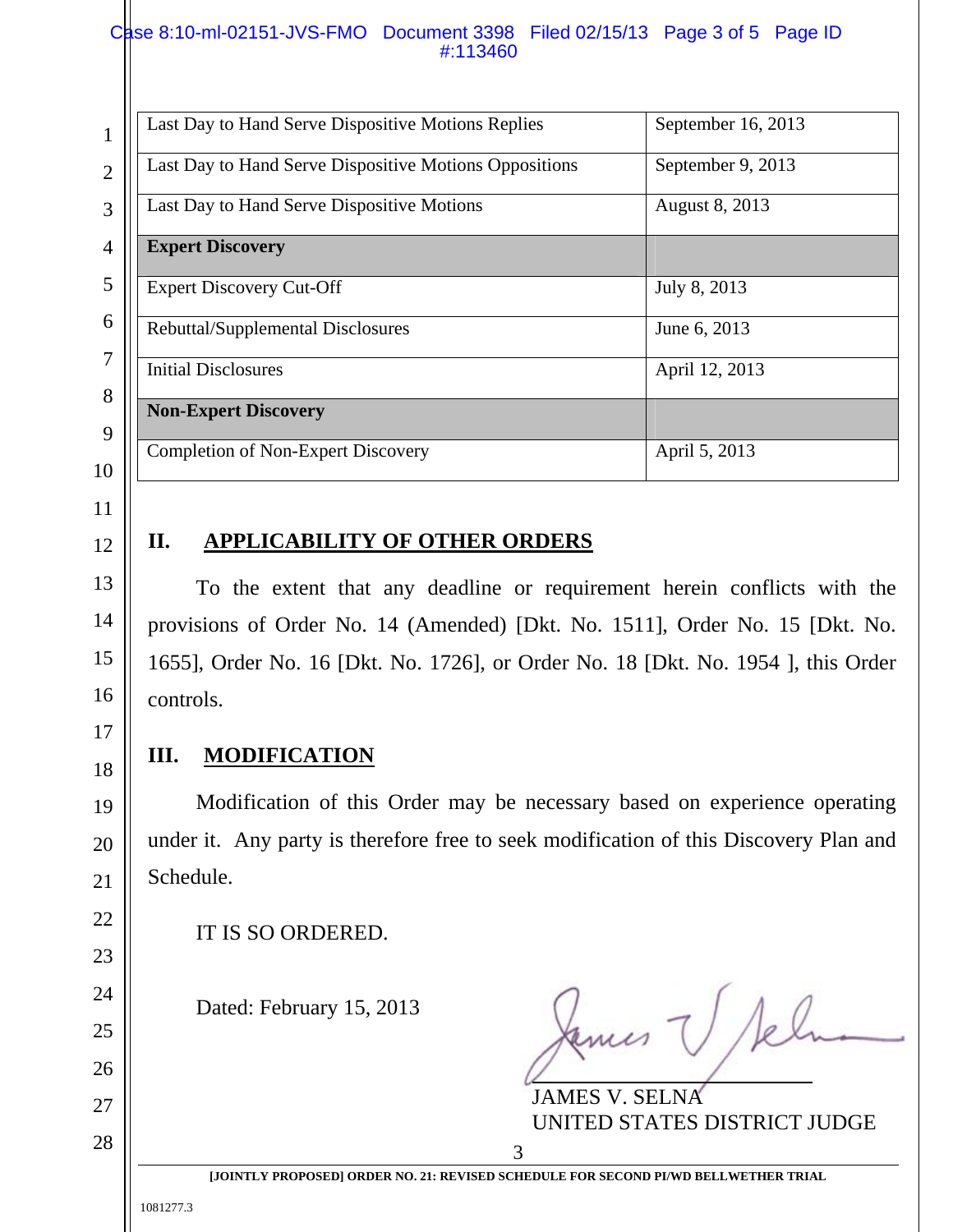|                |                  | Case 8:10-ml-02151-JVS-FMO Document 3398 Filed 02/15/13 Page 4 of 5 Page ID<br>#:113461                                 |
|----------------|------------------|-------------------------------------------------------------------------------------------------------------------------|
|                |                  |                                                                                                                         |
| 1              |                  |                                                                                                                         |
| $\overline{2}$ |                  |                                                                                                                         |
| 3              | February 8, 2013 | Respectfully submitted,                                                                                                 |
| 4              |                  | LIEFF CABRASER HEIMANN &<br><b>BERNSTEIN, LLP</b>                                                                       |
| 5              |                  | By: /s/ Elizabeth J. Cabraser<br>Elizabeth J. Cabraser                                                                  |
| 6              |                  |                                                                                                                         |
| 7              |                  | Elizabeth J. Cabraser (083151)                                                                                          |
| 8              |                  | Todd A. Walburg (213063)<br>275 Battery Street, 29th Floor<br>San Francisco, CA 94111-3339<br>Telephone: (415) 956-1000 |
| 9              |                  | Facsimile: (415) 956-1008                                                                                               |
| 10             |                  | Plaintiffs' Co-Lead Counsel for the Personal<br>Injury/Wrongful Death Cases and Co-Counsel                              |
| 11             |                  | for Plaintiff Estate of Ida St. John                                                                                    |
| 12             |                  | Cale Conley (Pro Hac Vice)<br>Ranse Partin (Pro Hac Vice)                                                               |
| 13             |                  | CONLEY GRIGGS PARTÍN, LLP<br>1380 West Paces Ferry Road, N.W., Ste. 2100                                                |
| 14<br>15       |                  | Atlanta, GA 30327<br>Telephone: (404) 467-1155<br>Facsimile: (404) 467-1166                                             |
| 16             |                  | Co-Counsel for Plaintiff Estate of Ida St. John                                                                         |
| 17             |                  | ROBINSON CALCAGNIE ROBINSON<br><b>SHAPIRO DAVIS, LLP</b>                                                                |
| 18             |                  | By: /s/ Mark P. Robinson, Jr.<br>Mark P. Robinson, Jr.                                                                  |
| 19             |                  |                                                                                                                         |
| 20             |                  | Mark P. Robinson, Jr. (054426)                                                                                          |
| 21             |                  | 19 Corporate Plaza<br>Newport Beach, CA 92660<br>Telephone: (949) 720-1288<br>Facsimile: (949) 720-1292                 |
| 22             |                  |                                                                                                                         |
| 23             |                  | Plaintiffs' Co-Lead Counsel for the<br>Personal Injury/Wrongful Death Cases                                             |
| 24             |                  |                                                                                                                         |
| 25             |                  |                                                                                                                         |
| 26             |                  |                                                                                                                         |
| 27<br>28       |                  |                                                                                                                         |
|                |                  | 4<br>[JOINTLY PROPOSED] ORDER NO. 21: REVISED SCHEDULE FOR SECOND PI/WD BELLWETHER TRIAL                                |
|                | 1081277.3        |                                                                                                                         |